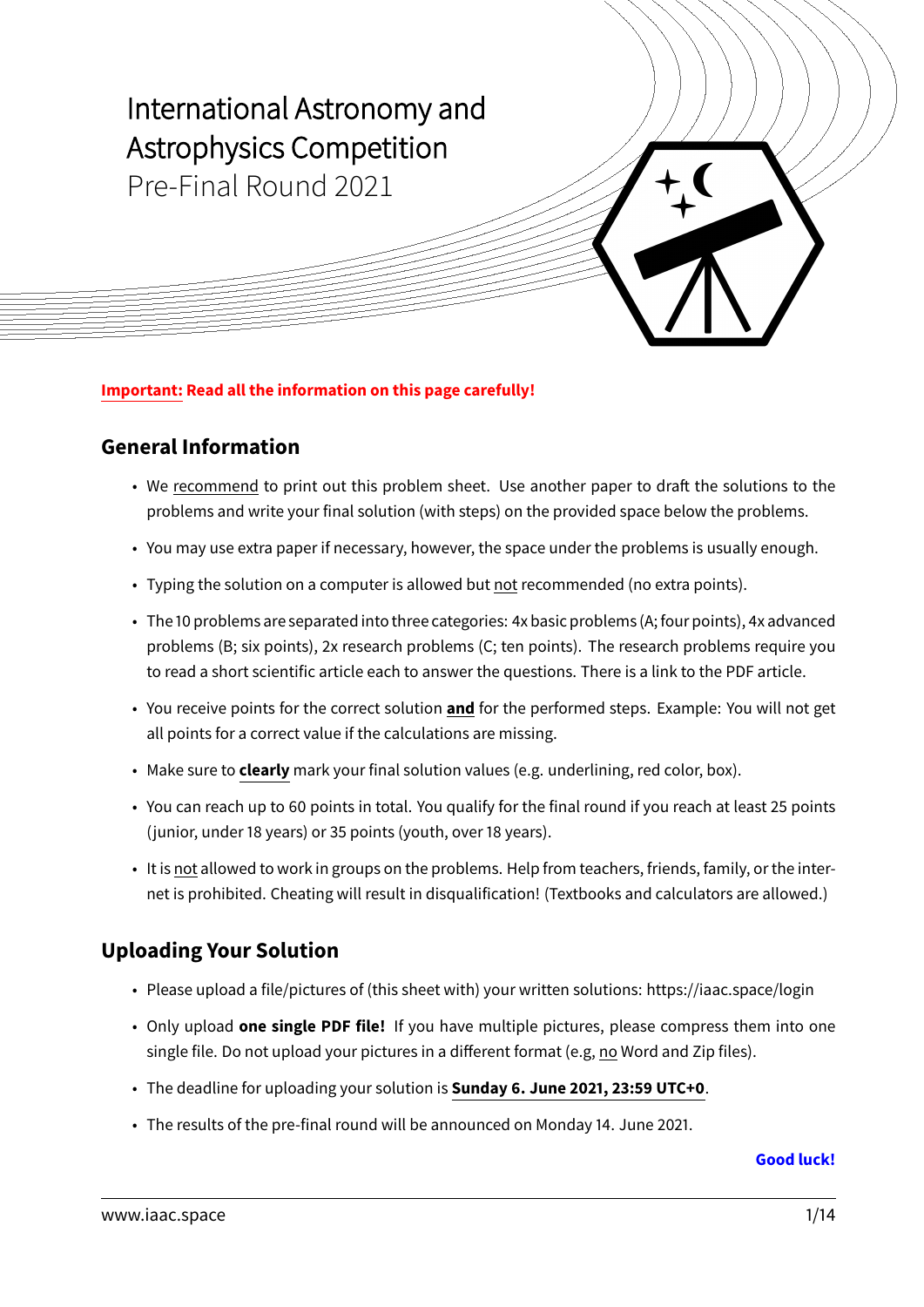# **Problem A.1: Equatorial Coordinate System (4 Points)**

Astronomers need to identify the position of objects in the sky with very high precision. For that, it is essential to have coordinate systems that specify the position of an object at a given time. One of them is the equatorial coordinate system that is widely used in astronomy.

- (a) Explain how the equatorial coordinate system works.
- (b) What is the meaning of J2000 that often occurs together with equatorial coordinates?

The object NGC 4440 is a galaxy located in the Virgo Cluster at the following equatorial coordinates (J2000): 12ʰ 27™ 53.6<sup>s</sup> (right ascension), 12° 17′ 36″ (declination). The Calar Alto Observatory is located in Spain at the geographical coordinates 37.23◦N and 2.55◦W.

(c) Is the NGC 4440 galaxy observable from the Calar Alto Observatory?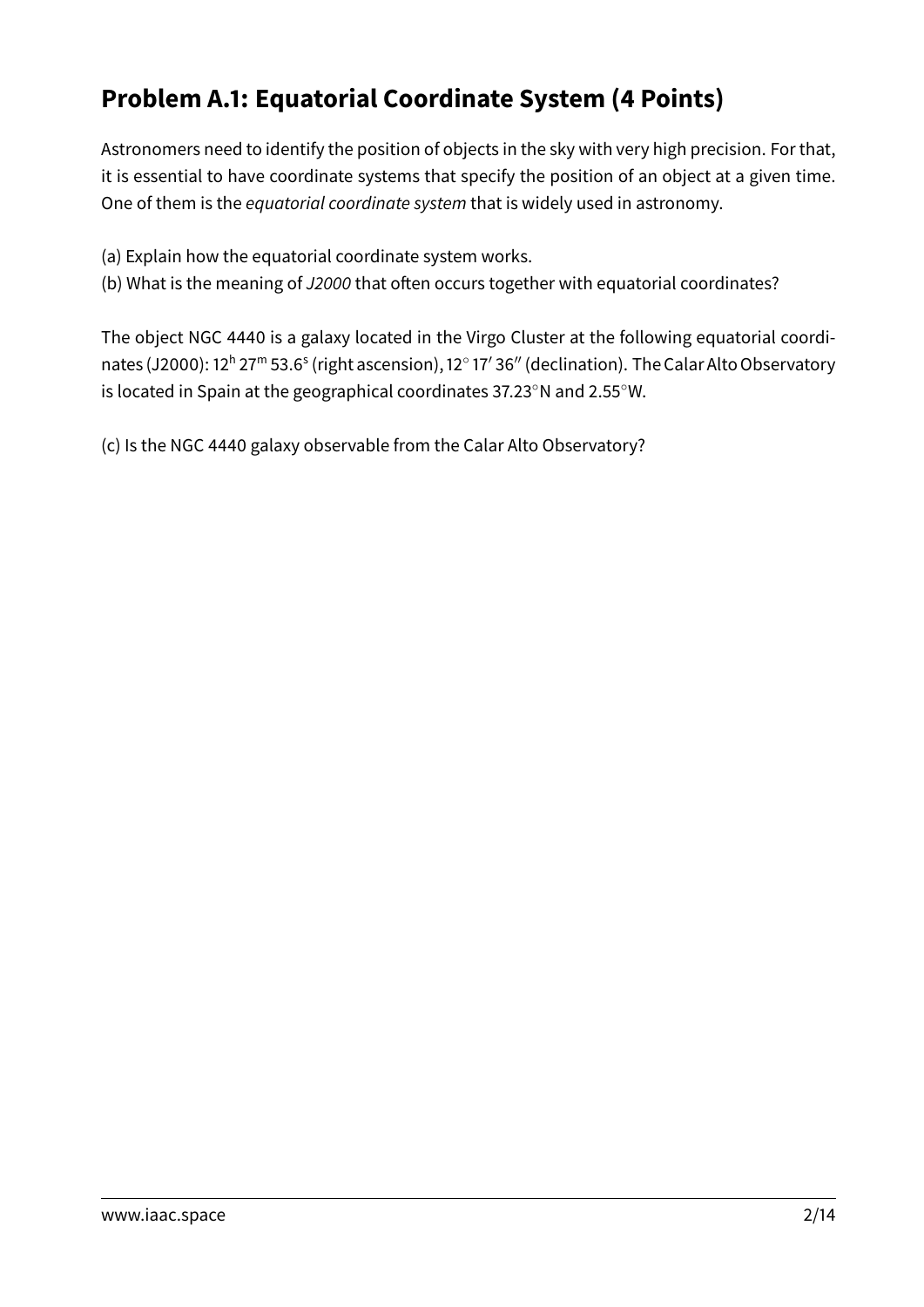# **Problem A.2: Resolution of Telescopes (4 Points)**

Telescopes are an essential tool for astronomers to study the universe. You plan to build your own telescope that can resolve the Great Red Spot on the surface of Jupiter at a wavelength of 600 nm. The farthest distance between the Earth and Jupiter is 968  $\times$  10<sup>6</sup> km and the Great Red Spot has currently a diameter of 16,500 km.

(a) Use the Rayleigh criterion to determine the diameter of the lens' aperture of your telescope that is needed to resolve the Great Red Spot on Jupiter.

Impacts have formed many craters on the Moon's surface. You would like to study some of the craters with your new telescope. The distance between Moon and Earth is 384,400 km.

(b) What is the smallest possible size of the craters that your telescope can resolve?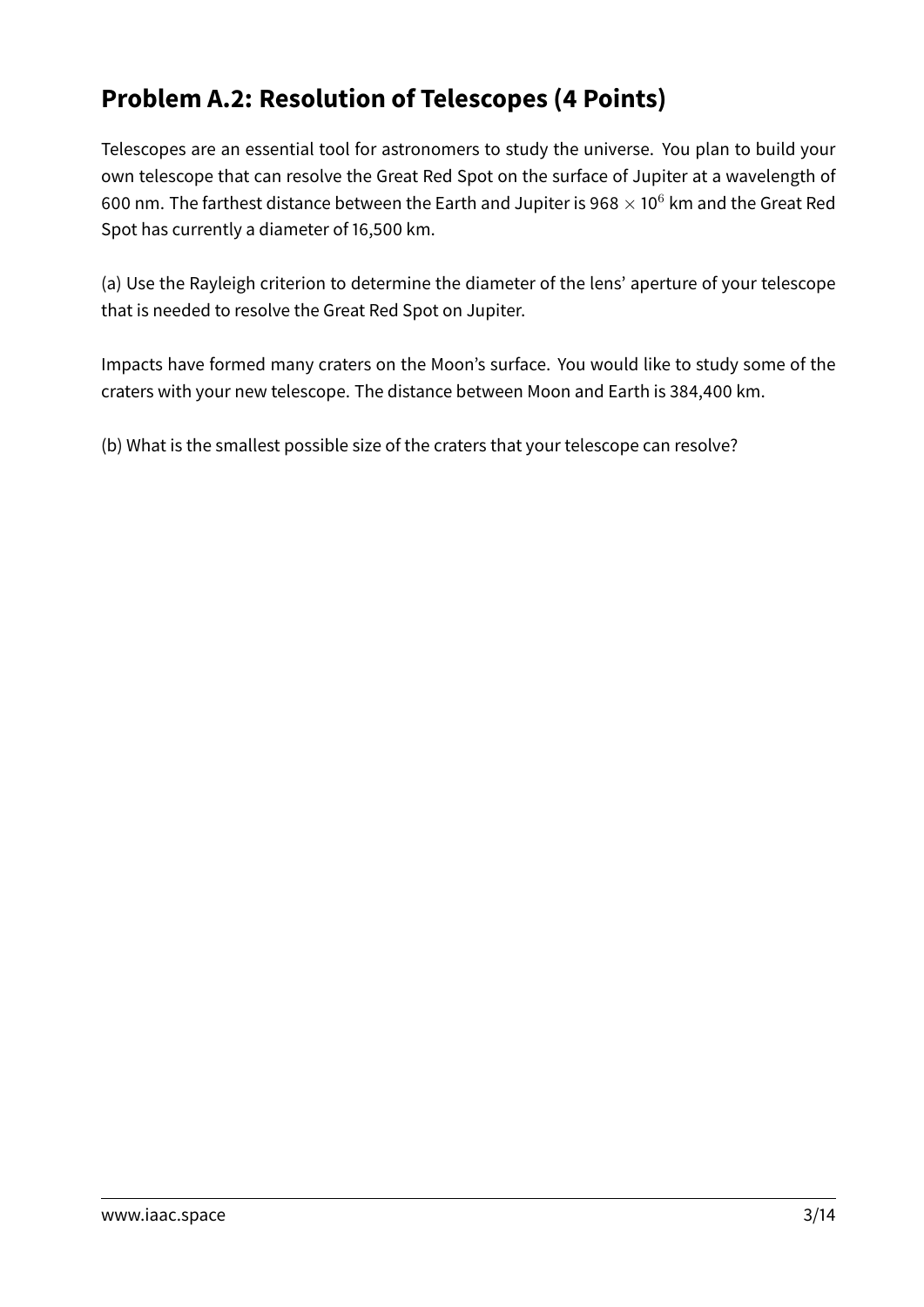# **Problem A.3: Total Solar Eclipse (4 Points)**

A total solar eclipse occurs when the Moon moves between the Earth and the Sun and completely blocks out the Sun. This phenomenon is very spectacular and attracts people from all cultures. However, total solar eclipses can also take place on other planets of the Solar System.

Determine for each of the following moons if they can create a total solar eclipse on their planet.

| Moon     | <b>Radius</b> | <b>Distance to Planet</b> | <b>Planet</b> | <b>Distance to the Sun</b>       |
|----------|---------------|---------------------------|---------------|----------------------------------|
| Phobos   | 11 km         | 9376 km                   | Mars          | $228 \times 10^6$ km             |
| Callisto | 2410 km       | $1.883 \times 10^6$ km    | Jupiter       | $779\times10^6$ km               |
| Titan    | 2574 km       | $1.222 \times 10^6$ km    | Saturn        | 1433 $\times$ 10 <sup>6</sup> km |
| Oberon   | 761 km        | $0.584 \times 10^6$ km    | <b>Uranus</b> | 2875 $\times$ 10 <sup>6</sup> km |

Note: The radius of the Sun is 696  $\times$  10<sup>3</sup> km.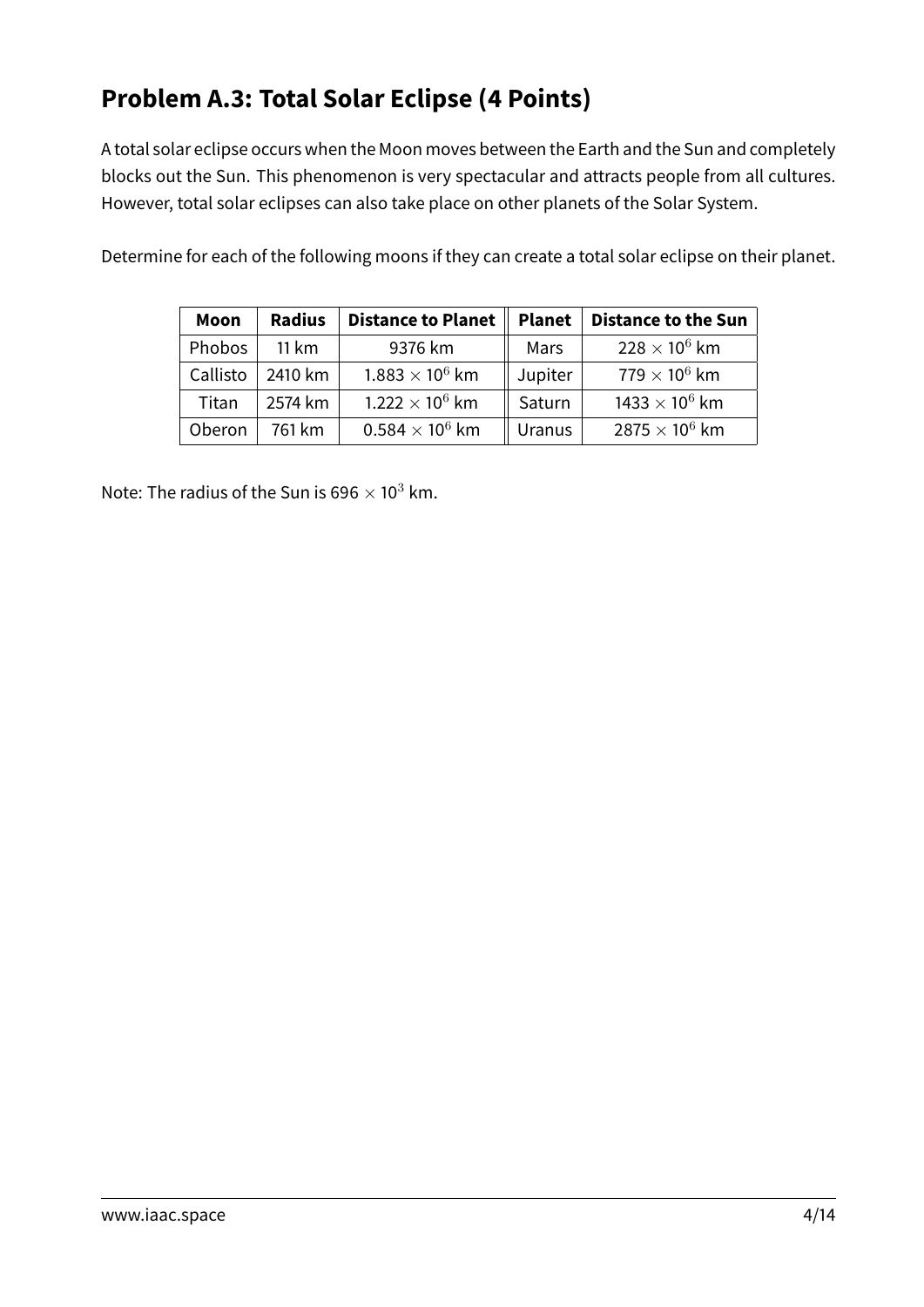## **Problem A.4: Special Relativity - Part I (4 Points)**

Special relativity has become a fundamental theory in the 20th century and is crucial for explaining many astrophysical phenomena. A central aspect of special relativity is the transformation from one reference frame to another. The following Lorentz transformation matrix gives the transformation from a frame at rest to a moving frame with velocity  $v$  along the z-axis:

$$
\left(\begin{array}{cccc} \gamma & 0 & 0 & \gamma\beta \\ 0 & 1 & 0 & 0 \\ 0 & 0 & 1 & 0 \\ \gamma\beta & 0 & 0 & \gamma \end{array}\right)
$$

where  $\beta = v/c$  with c being the speed of light in a vacuum, and  $\gamma$  is the Lorentz factor:

$$
\gamma = \frac{1}{\sqrt{1-\beta^2}}
$$

(a) State and explain the two traditional postulates from which special relativity originates. (b) Draw a plot of the Lorentz factor for  $0 \le \beta \le 0.9$  to see how its value changes.

One of the many exciting phenomena of special relativity is time dilation. Imagine astronauts in a spaceship that is passing by the Earth with a high velocity.

(c) Are clocks ticking slower for the people on Earth or for the astronauts on the spaceship?

(d) How fast must the spaceship travel such that the clocks go twice as slow?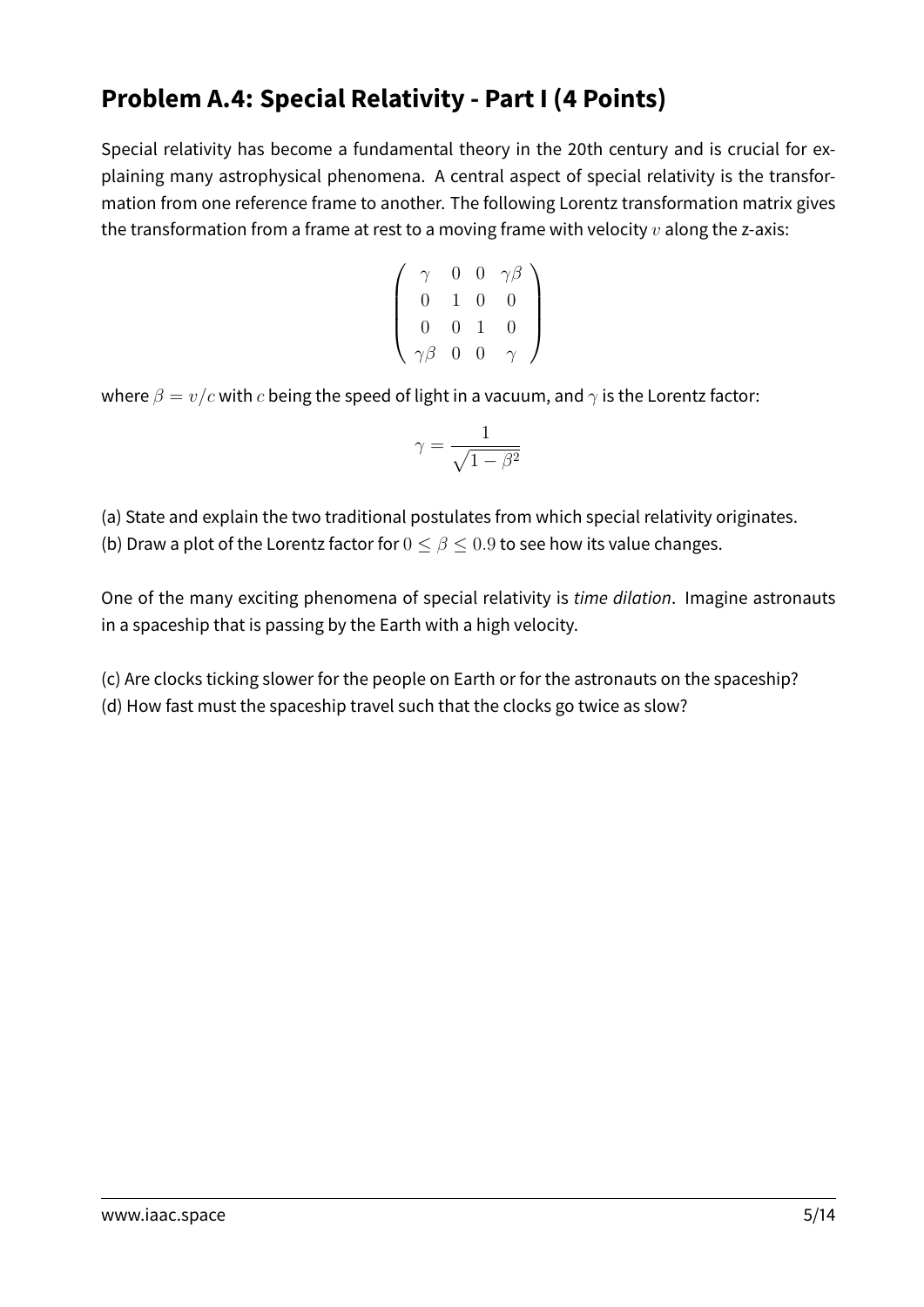# **Problem B.1: Space Cannon (6 Points)**

Scientists are developing a new space cannon to shoot objects from the surface of the Earth directly into a low orbit around the Earth. For testing purposes, a projectile is fired with an initial velocity of 2.8 km/s vertically into the sky.

Calculate the height that the projectile reaches, ...

- (a) assuming a constant gravitational deceleration of 9.81 m/s<sup>2</sup>.
- (b) considering the change of the gravitational force with height.

Note: Neglect the air resistance for this problem. Use 6.67 $\times$ 10 $^{-11}$  m $^3$ kg $^{-1}$ s $^{-2}$  for the gravitational constant, 6371 km for the Earth's radius, and  $5.97 \times 10^{24}$  kg for the Earth's mass.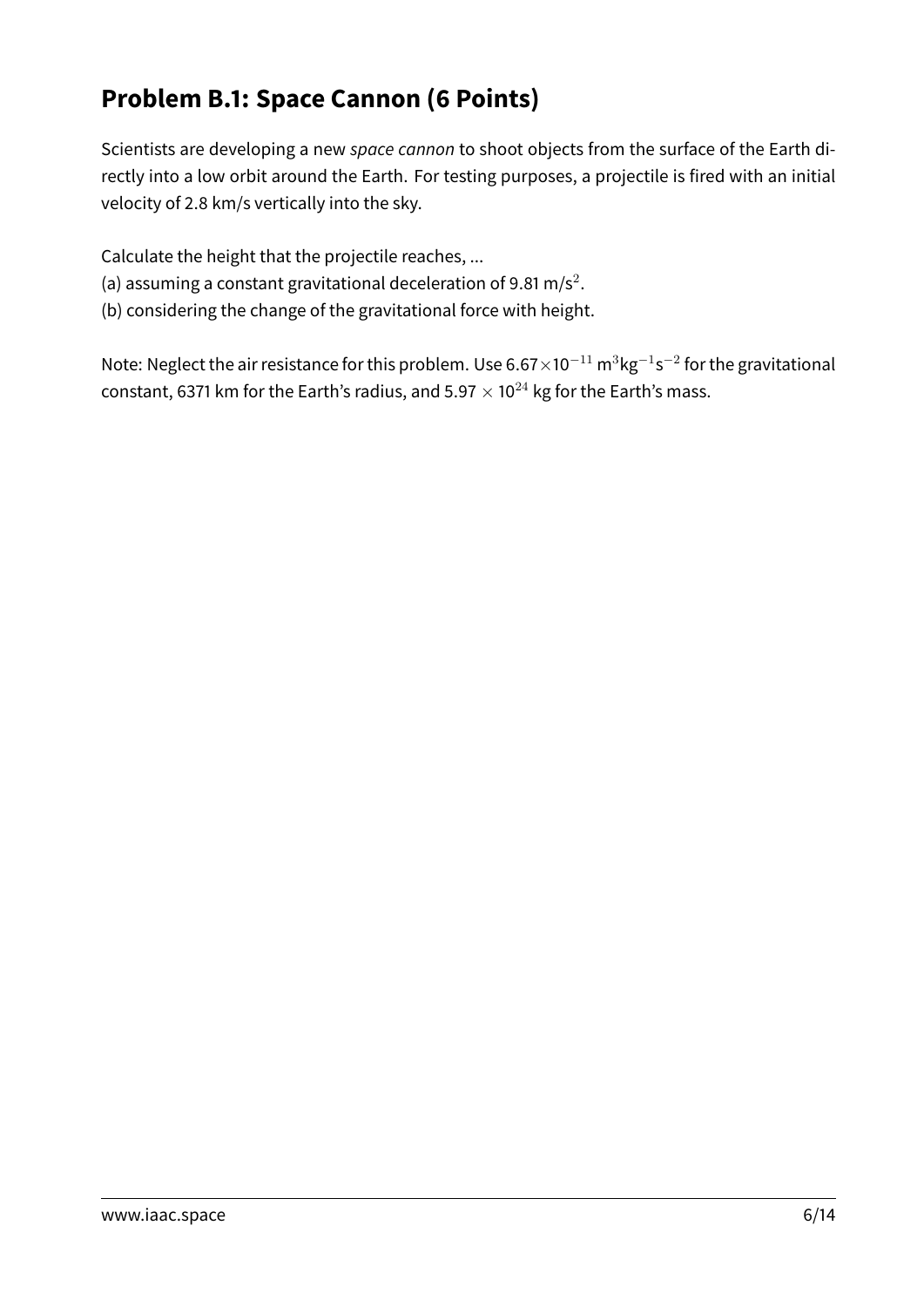### **Problem B.2: Shock Wave (6 Points)**

This year's qualification round featured a spaceship escaping from a shock wave (Problem B). The crew survived and wants to study the shock wave in more detail. It can be assumed that the shock wave travels through a stationary flow of an ideal polytropic gas which is adiabatic on both sides of the shock. Properties in front and behind a shock are related through the three Rankine-Hugoniot jump conditions (mass, momentum, energy conservation):

$$
\rho_1 v_1 = \rho_2 v_2 \qquad \rho_1 v_1^2 + p_1 = \rho_2 v_2^2 + p_2 \qquad \frac{v_1^2}{2} + h_1 = \frac{v_2^2}{2} + h_2
$$

where  $\rho$ ,  $v$ ,  $p$ , and  $h$  are the density, shock velocity, pressure, and specific enthalpy in front  $\binom{1}{k}$ and behind  $(_{2})$  the shock respectively.



(a) Explain briefly the following terms used in the text above:

- (i) stationary flow
- (ii) polytropic gas
- (iii) specific enthalpy

(b) Show with the Rankine-Hugoniot conditions that the change in specific enthalpy is given by:

$$
\Delta h = \frac{p_2 - p_1}{2} \cdot \left(\frac{1}{\rho_1} + \frac{1}{\rho_2}\right)
$$

The general form of Bernoulli's law is fulfilled on both sides of the shock separately:

$$
\frac{v^2}{2} + \Phi + h = b
$$

where  $\Phi$  is the gravitational potential and b a constant.

(c) Assuming that the gravitational potential is the same on both sides, determine how the constant  $b$  changes at the shock front.

(d) Explain whether Bernoulli's law can be applied across shock fronts.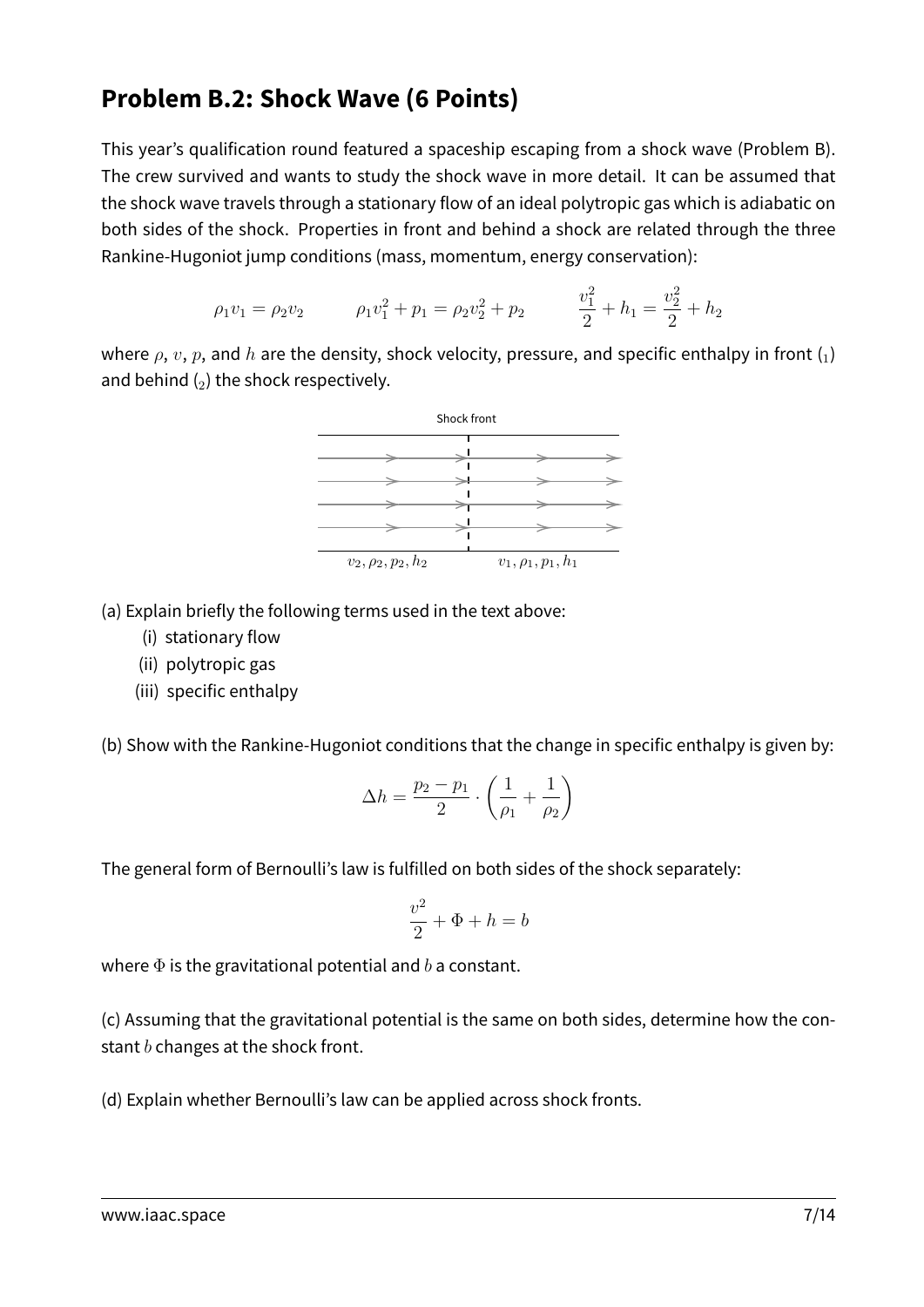(extra page for problem B.2: Shock Wave)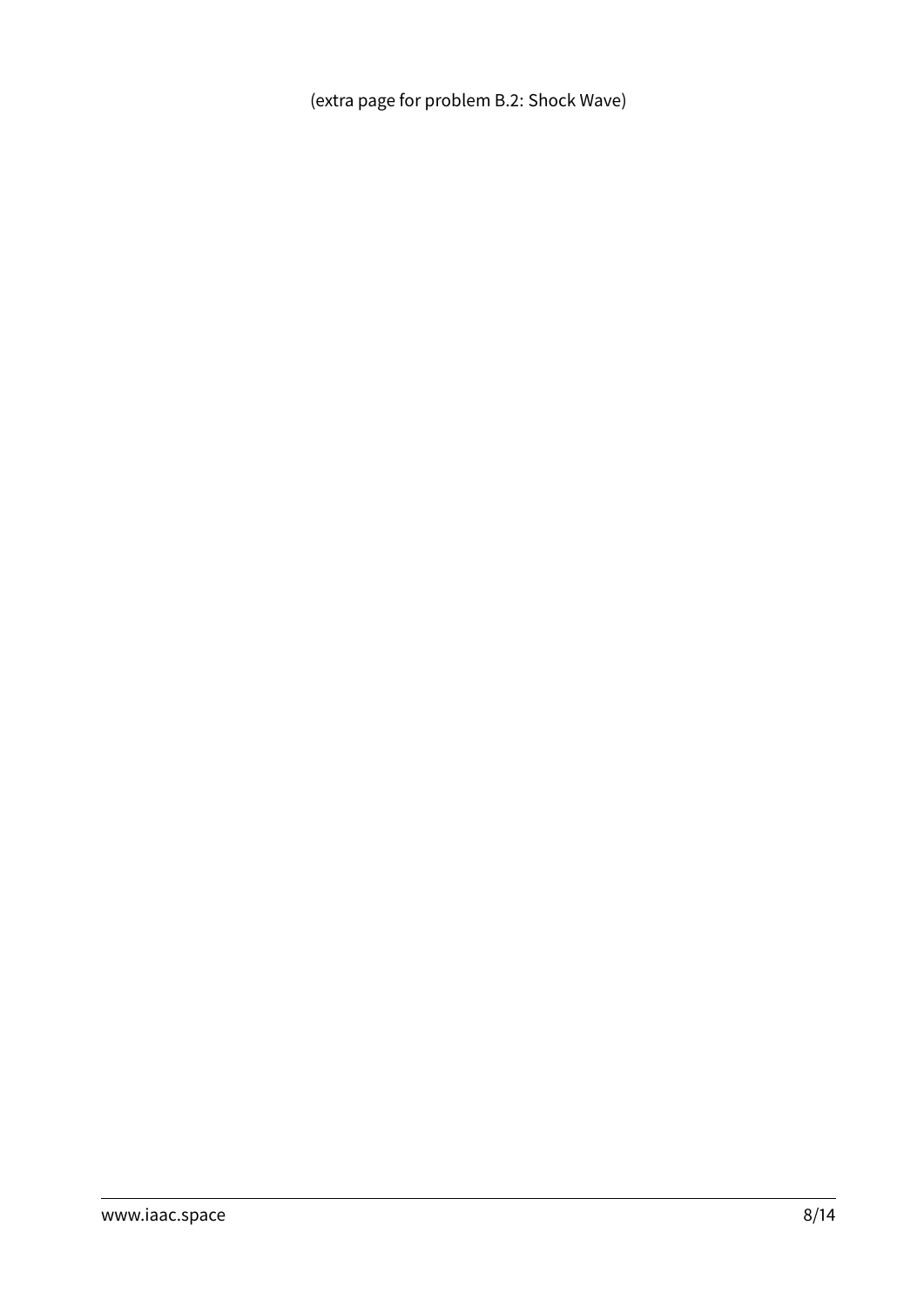# **Problem B.3: Interplanetary Journey (6 Points)**

A space probe is about to launch with the objective to explore the planets Mars and Jupiter. To use the lowest amount of energy, the rocket starts from the Earth's orbit (A) and flies in an elliptical orbit to Mars (B), such that the ellipse has its perihelion at Earth's orbit and its aphelion at Mars' orbit. The space probe explores Mars for some time until Mars has completed 1/4 of its orbit (C). After that, the space probe uses the same ellipse to get from Mars (C) to Jupiter (D). There the mission is completed, and the space probe will stay around Jupiter.

The drawing below shows the trajectory of the space probe (not drawn to scale):



Below you find the obrital period and the semi-major axis of the three planets:

|                | Orbital period | Semi-major axis |
|----------------|----------------|-----------------|
| Earth          | 365 days       | 1.00 AU         |
| <b>Mars</b>    | 687 days       | 1.52 AU         |
| <b>Jupiter</b> | 4333 days      | 5.20 AU         |

How many years after its launch from the Earth (A) will the space probe arrive at Jupiter (D)?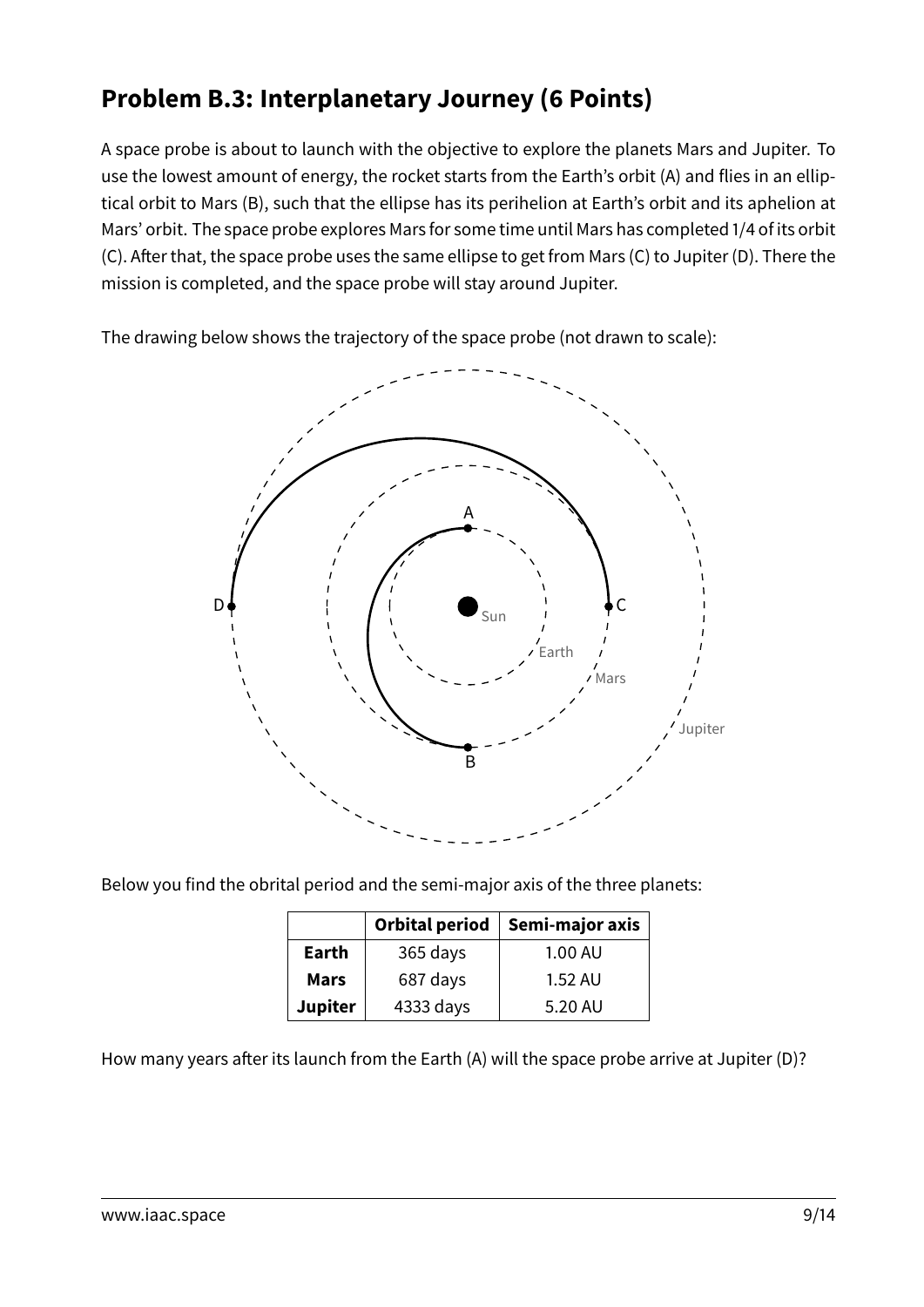(extra page for problem B.3: Interplanetary Journey)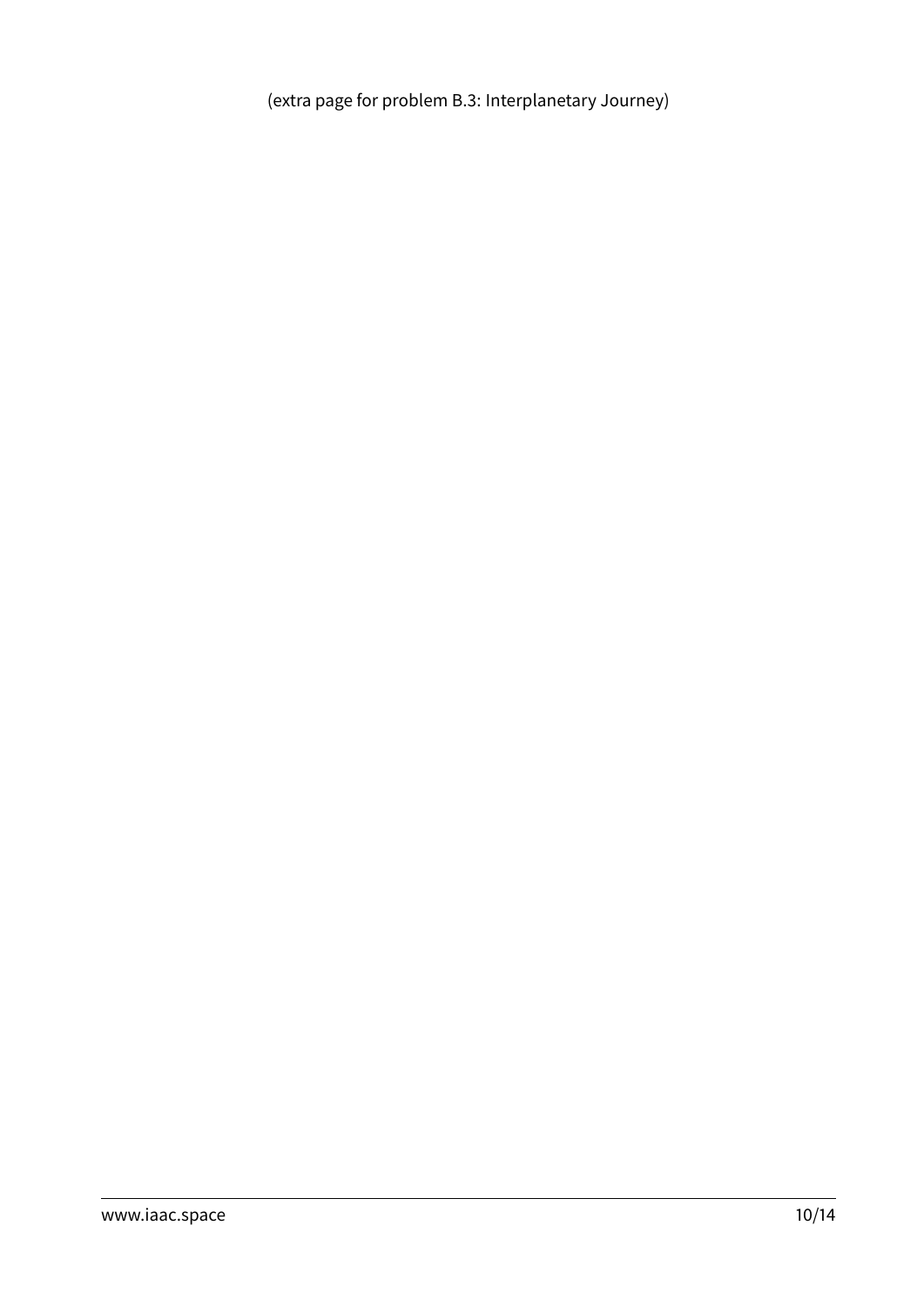### **Problem B.4: Special Relativity - Part II (6 Points)**

Space and time are interconnected according to special relativity. Because of that, coordinates have four components (three position coordinates  $x, y, z$ , one time coordinate t) and can be expressed as a vector with four rows as such:

$$
\left(\begin{array}{c}ct\\x\\y\\z\end{array}\right)
$$

The spaceship from problem A.4 (Special Relativity - Part I) travels away from the Earth into the deep space outside of our Milky Way. The Milky Way has a very circular shape and can be expressed as all vectors of the following form (for all  $0 \leq \varphi < 2\pi$ ):

$$
\begin{pmatrix} ct \\ 0 \\ \sin \varphi \\ \cos \varphi \end{pmatrix}
$$

(a) How does the shape of the Milky Way look like for the astronauts in the fast-moving spaceship? To answer this question, apply the Lorentz transformation matrix (see A.4) on the circular shape to get the vectors  $(ct', x', y', z')$  of the shape from the perspective of the moving spaceship.

(b) Draw the shape of the Milky Way for a spaceship with a velocity of 20%, 50%, and 90% of the speed of light in the figure below (Note: The ring shape for a resting spaceship is already drawn.):

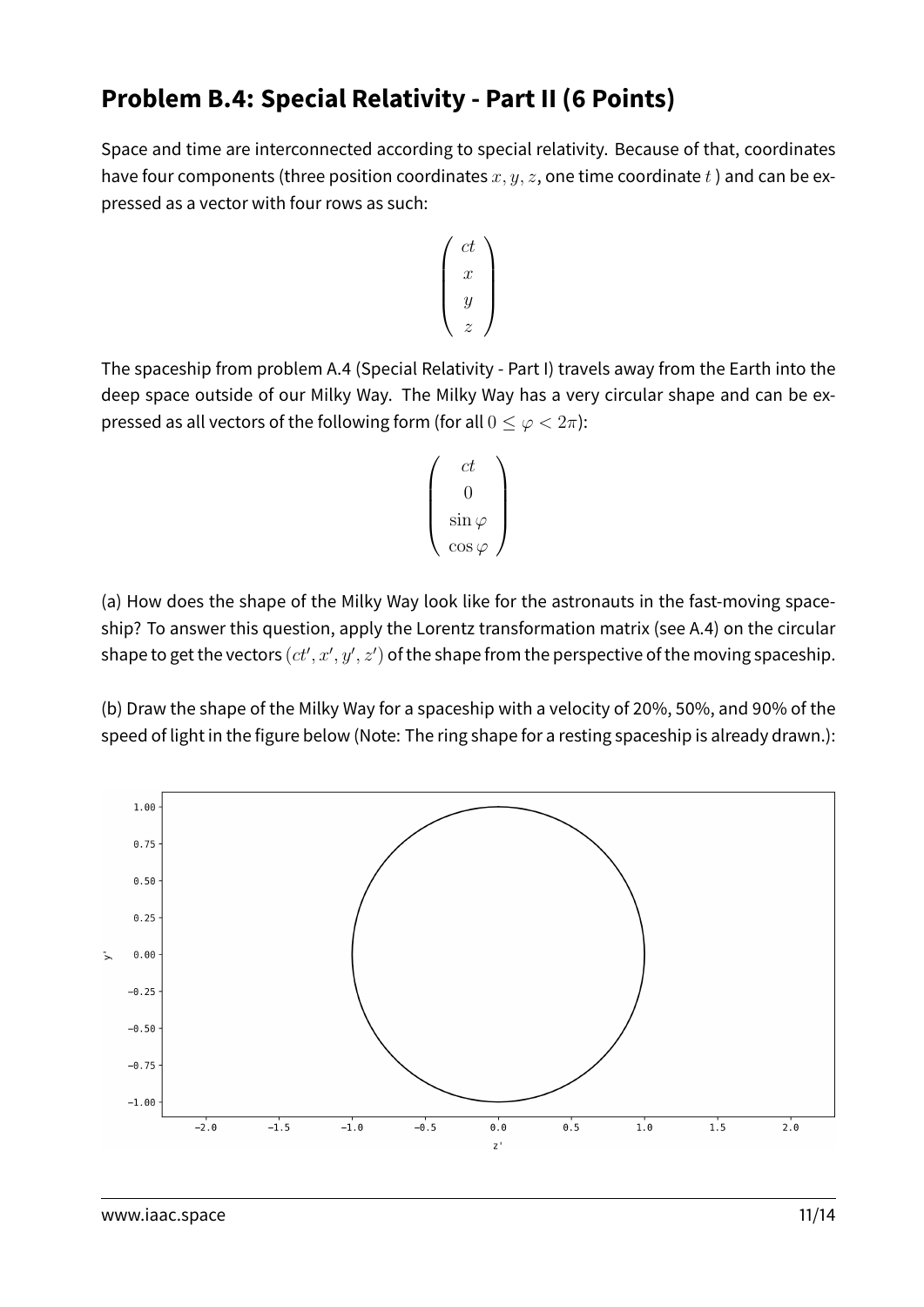(extra page for problem B.4: Special Relativity - Part II)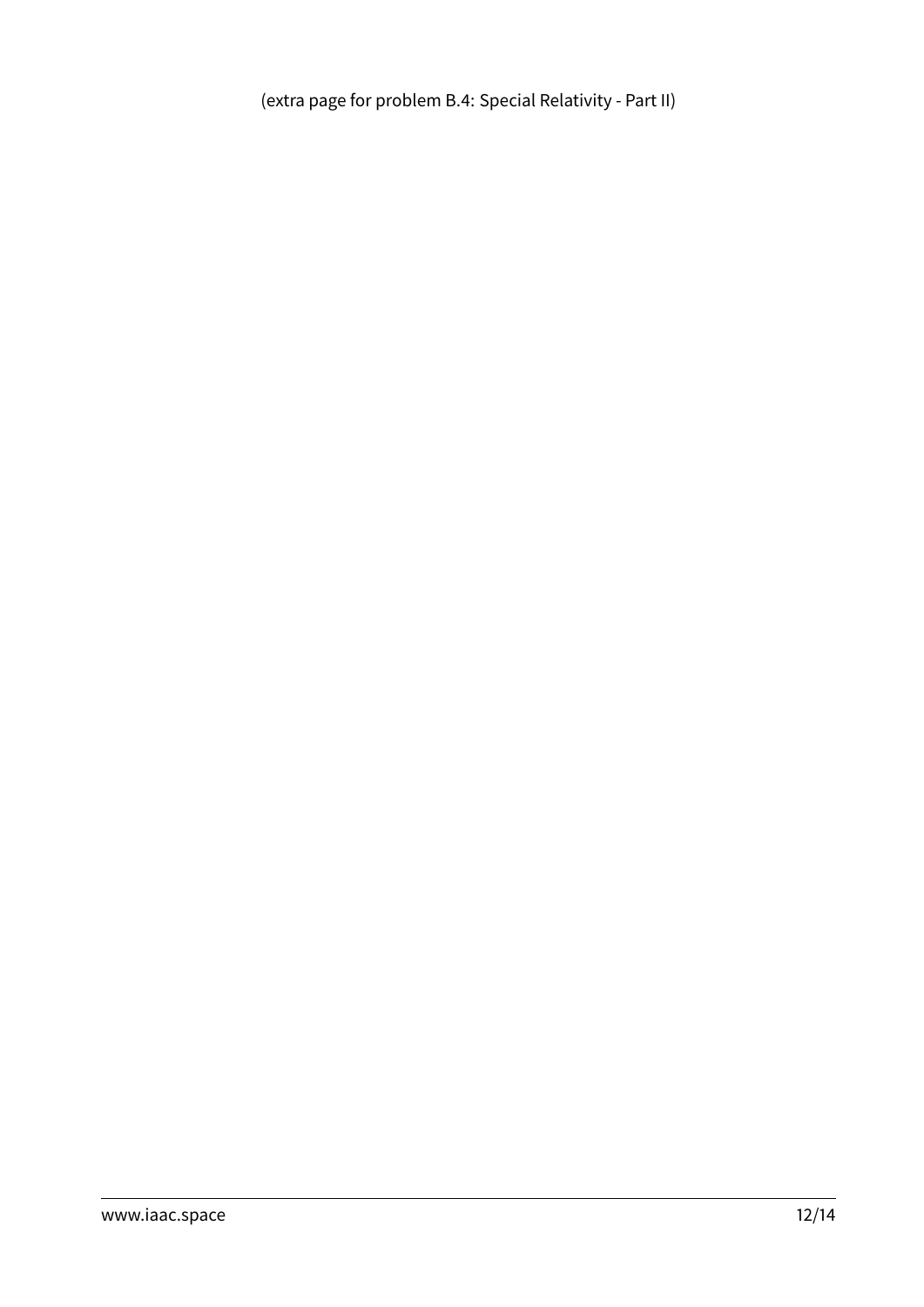# **Problem C.1 : Earliest Galaxy Group (10 Points)**

This problem requires you to read the following recently published scientific article:

**Onset of Cosmic Reionization: Evidence of an Ionized Bubble Merely 680 Myr after the Big Bang.** V. Tilvi et al 2020 ApJL 891 L10. Link:<https://iopscience.iop.org/article/10.3847/2041-8213/ab75ec>

Answer the following questions related to this article:

(a) What is the so called cosmic reionization process?

(b) What are Ly $\alpha$  lines and why did the researches want to observe them?

(c) What do the authors intend to point out with Figure 1 (see article)?

(d) How is confirmed that the peaks seen in Figure 3 are actually from Ly $\alpha$  emissions?

(e) How are the bubble sizes of the galaxies estimated?

(f) What is special about the findings in the article and what are the scientific implications?